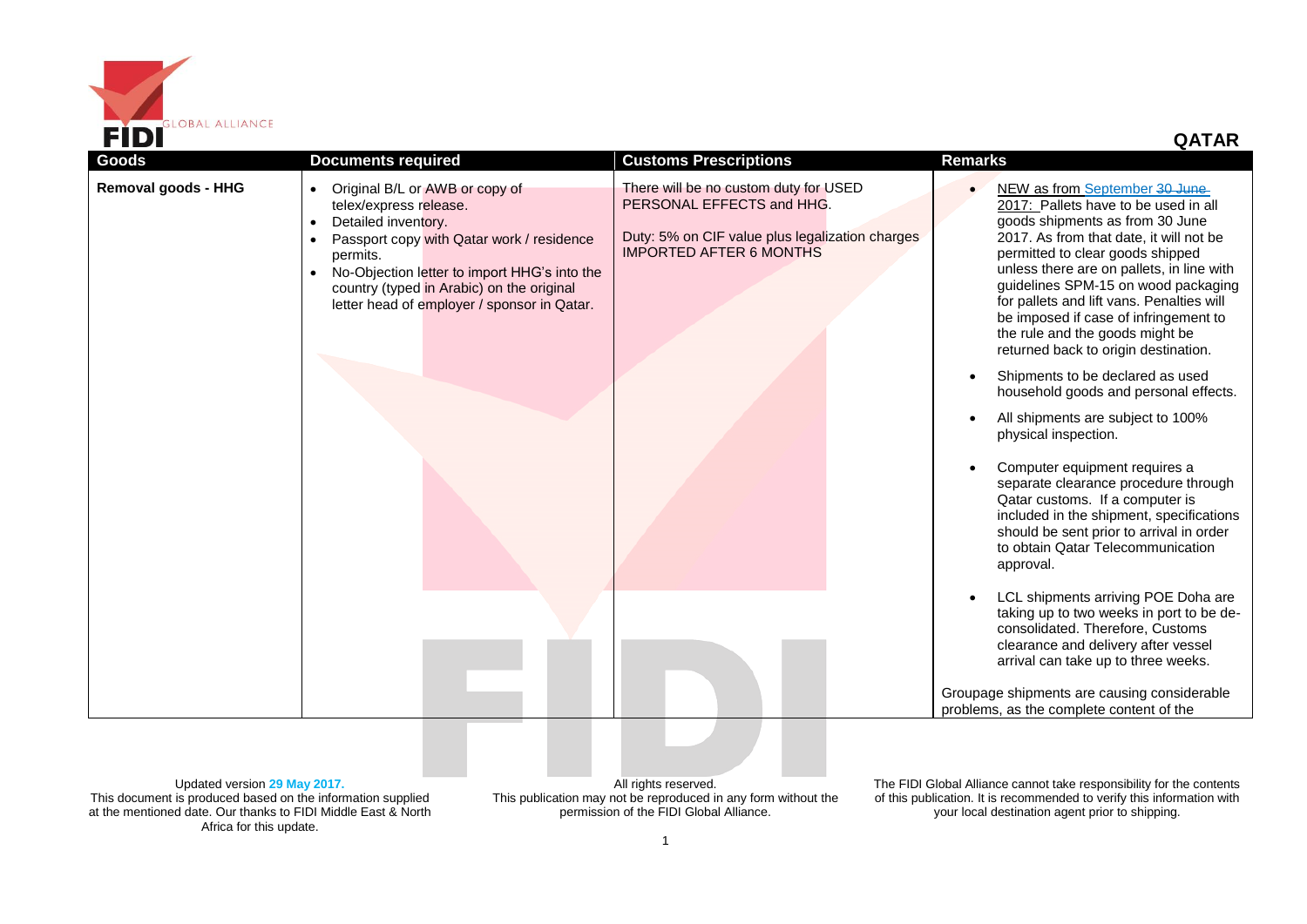

**QATAR** 

| <b>Goods</b><br><b>Diplomatic removals</b> | <b>Documents required</b><br>Original B/L or AWB.<br>$\bullet$<br>Detailed inventory.<br>$\bullet$<br>Letter of protocol from the relevant<br>Embassy must be processed with the Qatar<br>Ministry of Foreign Affairs. | <b>Customs Prescriptions</b><br>Once protocol letter received, shipment is<br>normally exempted inspection and duty free<br>clearance into Qatar but these remains at the<br>discretion of the customs director.<br>Import of alcohol is allowed for diplomats but<br>limited to annual quota agreed by the local<br>Ministry of Foreign Affairs and the respective<br>embassies in the country and it should be<br>declared in the packing list and MOFA letter. | <b>Remarks</b><br>container is off-loaded before Customs<br>clearance can begin.<br>No one is allowed to have access to the goods<br>until Customs officials have completed<br>clearance, leading to problems during re-<br>packing.<br>Shipment arrives after 6 months of the pax first<br>entry in Qatar there will be duty applicable.<br>Customs has the right to charge duty on any<br>shipments found UNDER VALUED/IMPORTED<br>after 6 months (later during Audit). |
|--------------------------------------------|------------------------------------------------------------------------------------------------------------------------------------------------------------------------------------------------------------------------|-------------------------------------------------------------------------------------------------------------------------------------------------------------------------------------------------------------------------------------------------------------------------------------------------------------------------------------------------------------------------------------------------------------------------------------------------------------------|---------------------------------------------------------------------------------------------------------------------------------------------------------------------------------------------------------------------------------------------------------------------------------------------------------------------------------------------------------------------------------------------------------------------------------------------------------------------------|
| <b>New furniture</b>                       | Legalised CIF invoice.<br>$\bullet$<br>Certificate of origin.<br>Inventory.<br>$\bullet$<br>B/L or AWB.                                                                                                                | Duty: 5% on CIF value plus legalization charges.                                                                                                                                                                                                                                                                                                                                                                                                                  | Invoice and C/O have to be endorsed by a Qatar<br>Embassy at origin and received by destination<br>agent prior to shipment's arrival.                                                                                                                                                                                                                                                                                                                                     |
| <b>Motor vehicles</b>                      | Original registration certificate.<br>Insurance policy.<br>$\bullet$                                                                                                                                                   | 5% duty plus legalization charges on CIF value<br>may be charged at the discretion of customs.                                                                                                                                                                                                                                                                                                                                                                    | For registration:                                                                                                                                                                                                                                                                                                                                                                                                                                                         |

Updated version **29 May 2017.** This document is produced based on the information supplied at the mentioned date. Our thanks to FIDI Middle East & North Africa for this update.

All rights reserved. This publication may not be reproduced in any form without the permission of the FIDI Global Alliance.

The FIDI Global Alliance cannot take responsibility for the contents of this publication. It is recommended to verify this information with your local destination agent prior to shipping.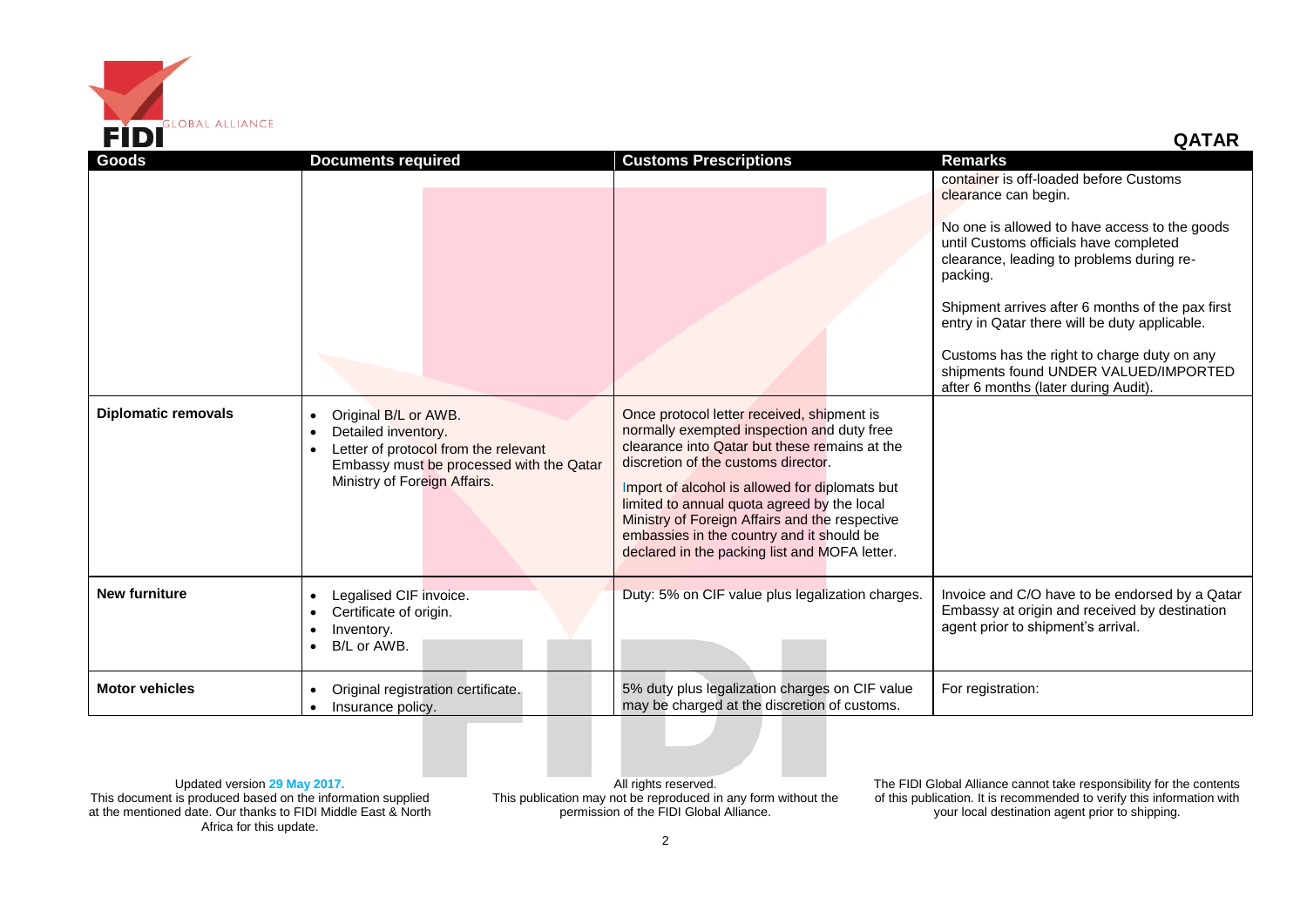

**QATAR** 

| <b>Goods</b>                                                                                                                                                                                                                                                                                                                           | <b>Documents required</b>                    |                                                                            | <b>Customs Prescriptions</b>                                                                                                                                                                                                                                 | <b>Remarks</b>                                                                                                                                                                                                            |
|----------------------------------------------------------------------------------------------------------------------------------------------------------------------------------------------------------------------------------------------------------------------------------------------------------------------------------------|----------------------------------------------|----------------------------------------------------------------------------|--------------------------------------------------------------------------------------------------------------------------------------------------------------------------------------------------------------------------------------------------------------|---------------------------------------------------------------------------------------------------------------------------------------------------------------------------------------------------------------------------|
|                                                                                                                                                                                                                                                                                                                                        | • Invoice (if available).                    |                                                                            | For all vehicle(s) older than one year, a pre-alert,<br>with all details included, is required seven to ten<br>days in advance of vehicle(s) arrival.                                                                                                        | Proof of ownership at origin and original import<br>manifest are required. Owner must be resident<br>in Qatar prior registration in her/his name.<br>Possibility for a single shipper to import more<br>than one vehicle. |
|                                                                                                                                                                                                                                                                                                                                        |                                              |                                                                            |                                                                                                                                                                                                                                                              | Import of vehicles older than five years is<br>forbidden.                                                                                                                                                                 |
| Cats & dogs                                                                                                                                                                                                                                                                                                                            | $\bullet$<br>weeks prior to date of arrival. | Health certificate dated no more than 2<br>Import licence issued in Qatar. | Following dogs require at least 2 weeks' notice<br>and may be rejected: Boxers, Bulldogs,<br>Rottweilers, Pugs, Great Danes, Dobermans,<br>Shar Pei's and Japanese Akitas.                                                                                   | Health certificate has to be issued by<br>government approved veterinary clinics and<br>faxed at least 3 days prior to arrival.                                                                                           |
| Audio/video tapes, books<br>and CDs                                                                                                                                                                                                                                                                                                    |                                              |                                                                            | Subject to screening by the Ministry of<br>Information.                                                                                                                                                                                                      | Returned within 14 working days.                                                                                                                                                                                          |
| Alcoholic beverages, pork,<br>wireless transmitters /<br>receivers, fire arms,<br>explosives, narcotics,<br>swords, daggers and<br>pornographic material, items<br>made out of ivory,<br>Any products that have not<br>been either: (1) manufactured<br>in Qatar in accordance with the<br>law; or (2) legally imported into<br>Qatar. |                                              |                                                                            | Prohibited.<br>Import of alcohol is allowed for diplomats but<br>limited to annual quota agreed by the local<br>Ministry of Foreign Affairs and the respective<br>embassies in the country and it should be<br>declared in the packing list and MOFA letter. | All prohibited articles detained by customs may<br>be destroyed without consignee's consent.                                                                                                                              |
| Updated version 29 May 2017.<br>This document is produced based on the information supplied<br>at the mentioned date. Our thanks to FIDI Middle East & North<br>Africa for this update.                                                                                                                                                |                                              |                                                                            | All rights reserved.<br>This publication may not be reproduced in any form without the<br>permission of the FIDI Global Alliance.                                                                                                                            | The FIDI Global Alliance cannot take responsibility for the contents<br>of this publication. It is recommended to verify this information with<br>your local destination agent prior to shipping.                         |